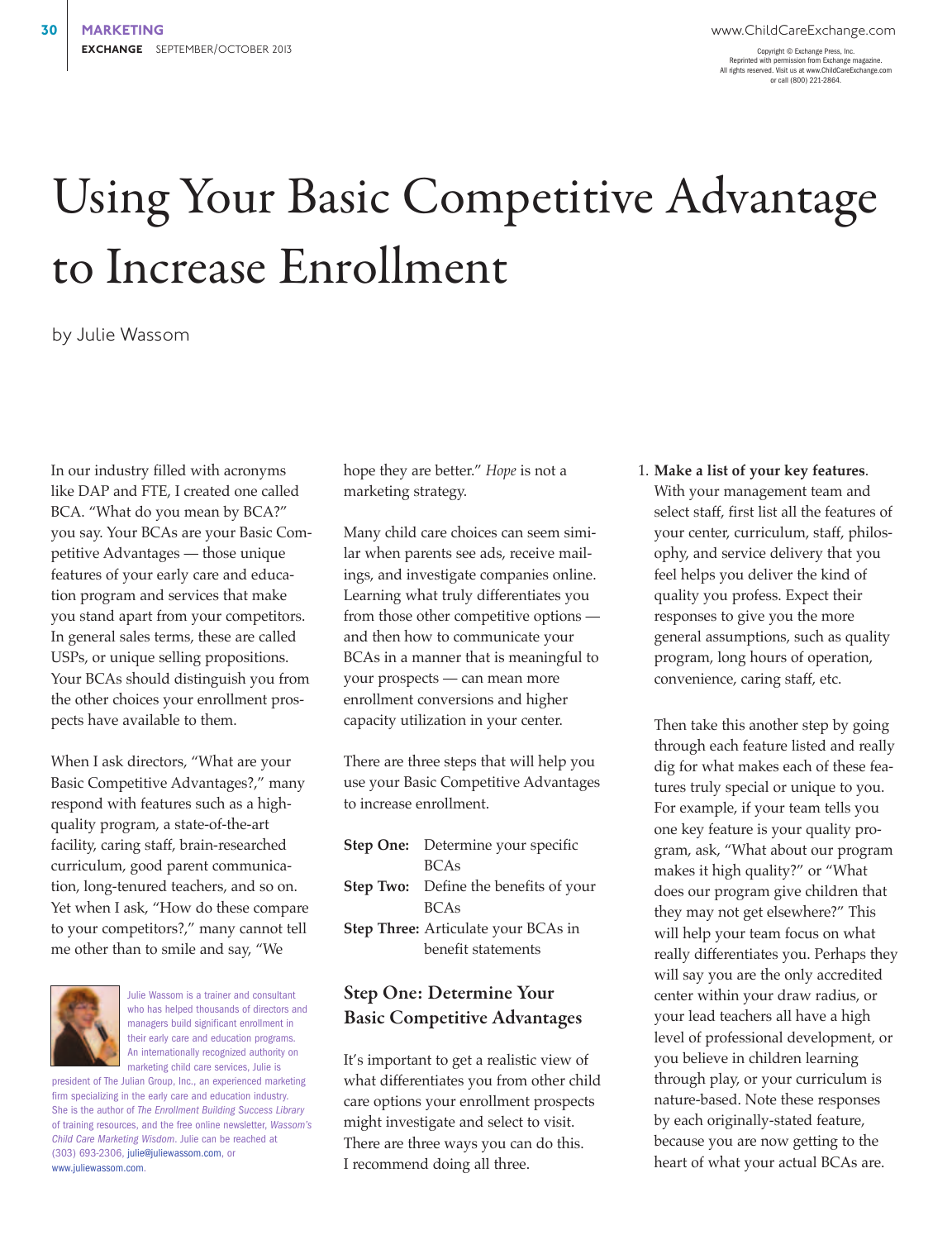2. **Do competitive shops.** How can you know what your enrollment prospects are seeing, hearing, and experiencing at other centers if you have not done so yourself? Shop three aspects of each competitor — website, telephone inquiry, and center visit. Website and telephone inquiry can be anonymous. However, I recommend you schedule competitive center visits as a professional colleague versus visiting as a mystery shopper. To do this, you either schedule the visit or just drop in, introducing yourself as the director of your center and location, requesting a brief tour of their center, and inviting them to schedule a time to visit yours.

Shop no fewer than three and no more than five competitive programs in your area. Your goal for these shops is to determine your center's BCAs. Here is a great technique for doing that, but it requires that you take off your center director hat and approach these shops from the parent's perspective. Remember, a key strategy for successful enrollment building is to think in the prospect's perspective. Their perceptions, not yours, influence their buying decisions. So, are you ready for the technique? For each shop — website, telephone, or center visit — look for three features that center appears to provide as well as you do, from the parent's perspective. Then note three things each one does not do as well as you do. And last, look for three things each competitive center does better than you currently do, at least from the parent's perspective.

Be brutally honest. Here's an example in each category for competitive shops. Same as you . . . A competitive center may have a website with many of the same features as yours. Not done as well as you . . . When you call them in the role of a prospective enrollee, you are not asked to schedule a specific time to come in for a center visit, nor are you asked for permission to follow up with you. (You consistently do both on each qualified inquiry call.) Could be perceived as better than you . . . When you stop by to visit the competitive center, you notice the entry is very clean, welcoming, and has a table with coffee and neatly-arranged materials about the center or of interest to parents. (Your entry could use some sprucing up.) When your shops are complete, review your lists of competitive features and use them to analyze what will be perceived as your BCAs by the enrollment prospects investigating all of you.

3. **Conduct a post-visit survey**. By emailing a carefully crafted, three-tofive question survey to those prospects who have visited your center, you can learn what they noticed to be the primary differences between you and other centers they visited. Which specific centers they visited in addition to yours is not as important as what they perceived about yours. Make sure your survey reaches these enrollment prospects within the first few days after their center visit. Also make it easy to complete and submit. Constant Contact and Survey Monkey offer easy-to-use surveys. Even though it is unlikely all of the surveys will be returned, if you structure the survey questions and attached message well, you will get enough responses to see patterns of what your prospects view as your BCAs.

Take the information you gathered from each of these efforts and compile it. What will emerge are the key features of your center's program and services that prospects perceive to be your Basic Competitive Advantages.

Merely knowing your BCAs is an important first step. However, it is not enough to assure they will positively impact

your conversions and retention. Taking your knowledge of features two more steps can make a world of difference in the influence these BCAs have on maximizing your enrollment. Here's where we move to Step Two.

## Step Two: Define the Benefits of Your BCAs

Even though you now know what your key features, or BCAs are, you must convert them into benefits. Why? Because prospects do not purchase merely what you have to offer. They buy what those features will DO for their child and their family. So for each feature you now have on your BCAs list, you want to define what that feature MEANS to the prospective parent and child. What do they get from your features? This is the actual *benefit*. When you communicate your BCAs in benefit statements, it motivates your prospects to see what the true value of your services means to them compared to other choices. Sales professionals have long said, "People buy benefits, not features."

So how do you define the benefits of your BCAs? First, use the list of BCAs you have developed. For each BCA, determine what that feature means to the prospect. What will they get from you by having the feature you offer. For example, if one of your BCAs is longtenured teachers, three benefits the child gets from that are stability, the teacher's knowledge of child development, and the higher level of early education a teacher with experience can deliver. List two or three benefits for each of your BCAs.

If this is hard to master, or you find you are still listing features (what you offer versus what they get), a tip I give managers when working directly with them on this topic is to ask yourself*, "So what?"*